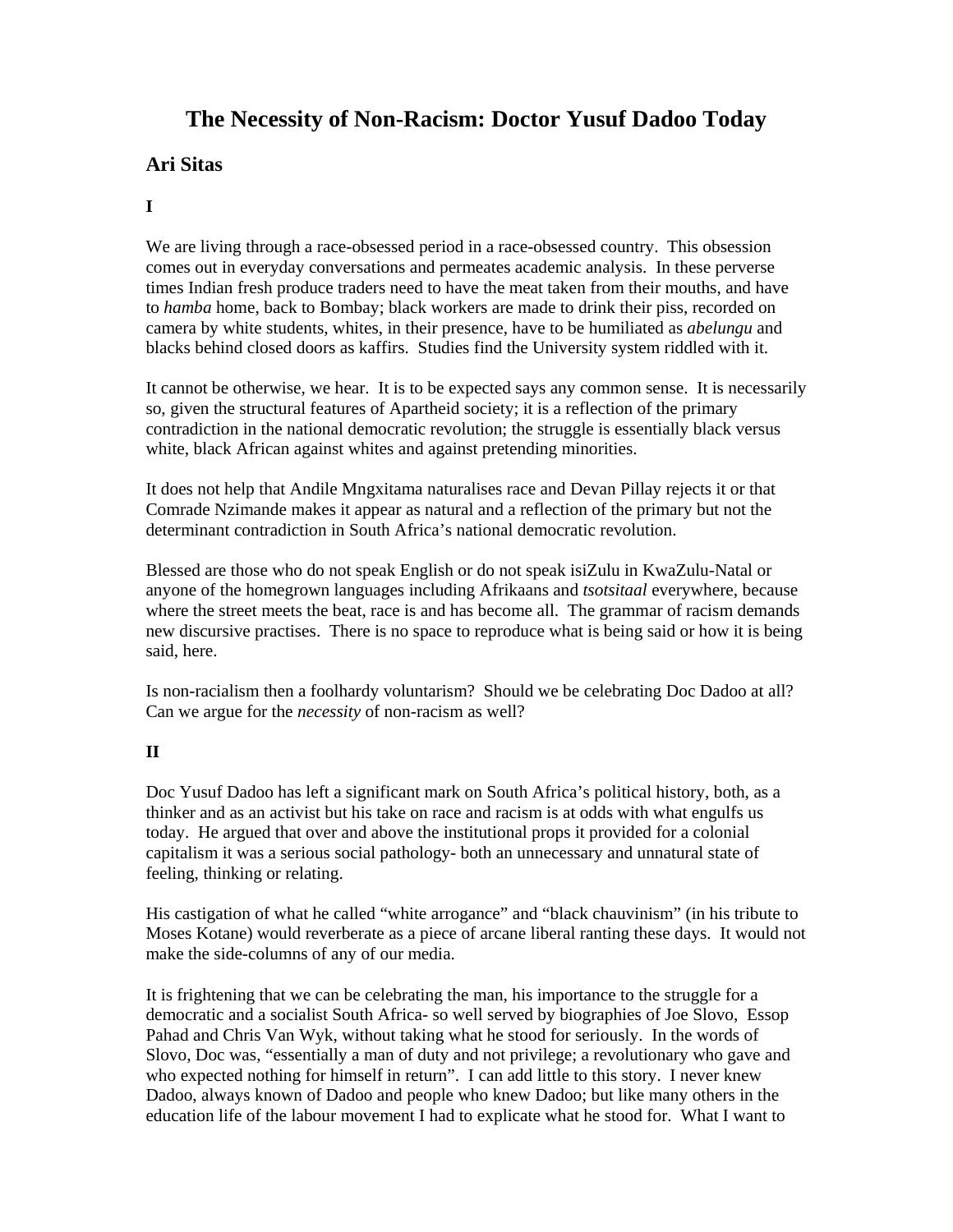do is to pay tribute to at least what the man said and his importance in an area I am engaged in - the integrity of a non-racial and socialist labour movement.

Trying to do that will immediately raise resistance by the current generation. So be it. It is true that much of what he had to say was deeply contextual and it is intimately connected to the shifts in Indian politics and social struggles in South Africa, a terrain that Frene Ginwala's and Essop Pahad's PhD work tries to sketch out with care – but Dadoo has not been graced yet with the kind of biographical work that Oliver Tambo, Bram Fisher and Thabo Mbeki have enjoyed so that the intricate little steps that contextualise each argument are missing.

This is significant because he was the key intellectual that moved thinking from the pluralist and multi-racial discourses of the 1930s and 1940s to arrive at the necessary unity of all the oppressed and the non-racial character of national and class struggles- a thought that only became a material force at first in the Freedom Charter but more significantly at the Morogoro Conference where membership to the ANC was opened for all. Again as Joe Slovo insisted: that "diversity, he understood, was no obstacle to unity, indeed it could enrich the South African nation in the making".

His thinking was shaped at the point where two currents met: a revived Gandhinism with its militancy as an imperative of struggle. True, he was in constant communication with Gandhi in 1939 and visited him in 1947. It was from the Mahatma's pen that the first admonition came that: "the future is not with the so-called white race if they keep themselves in purdah" (p.385, 1947). "But he went further-than the Gandhi", Slovo argued, "He saw more clearly than the young Gandhi that the fate of all the black oppressed is indivisible."

However, this general invocation became a pervasive argument and a morality- unlike the oppressor's racism- the other was neither surplus nor a thing, a chattel or an enslave-able something to be used. The oppressed people's thinking had to be uncontaminated of / from racism and it had to strive for a synthesis not in the coloniser's terms but on its own.

But if Dadoo stood firmly within the anti-colonial tradition broadly and within the local Indian current it is its meeting point with another that makes his contribution vital. It is vital to return to the late 1930s and to relook at "Non-European unity" in the context of the SACP's 1928 "Native Republic Thesis" with its call for "an independent native South African Republic as a stage towards a workers' and peasants' republic with full and equal rights for all races, Black, Coloured and White" (p.360, Tribute to Moses Kotane)

It is between these two home-grown forms of thinking- a Gandhian and a Marxist-Leninist yase Afrika Borwa, grown at an historical moment of rising fascism internationally, of Afrikaner mobilisation against Jan Smuts locally, of a Comintern uncertain of the correct international approach to Hitlerian aggression and the colonial question, that a defiance and militancy against further acts of segregation, "Ghetto Acts" and Apartheid stricture that notions like "internal colonialism" or "colonialism of a special type" took root.

Dadoo himself (at least in the documents gathered by "ES Reddy" for Madiba Press) gives himself very little theoretical credit- he constantly defers to Gandhi, to Kotane, and later to Michael Harmel for key formulations. What emerges in the collection is more his action side - the leader of the nationalist bloc in the Transvaal Indian Congress, of the Non-European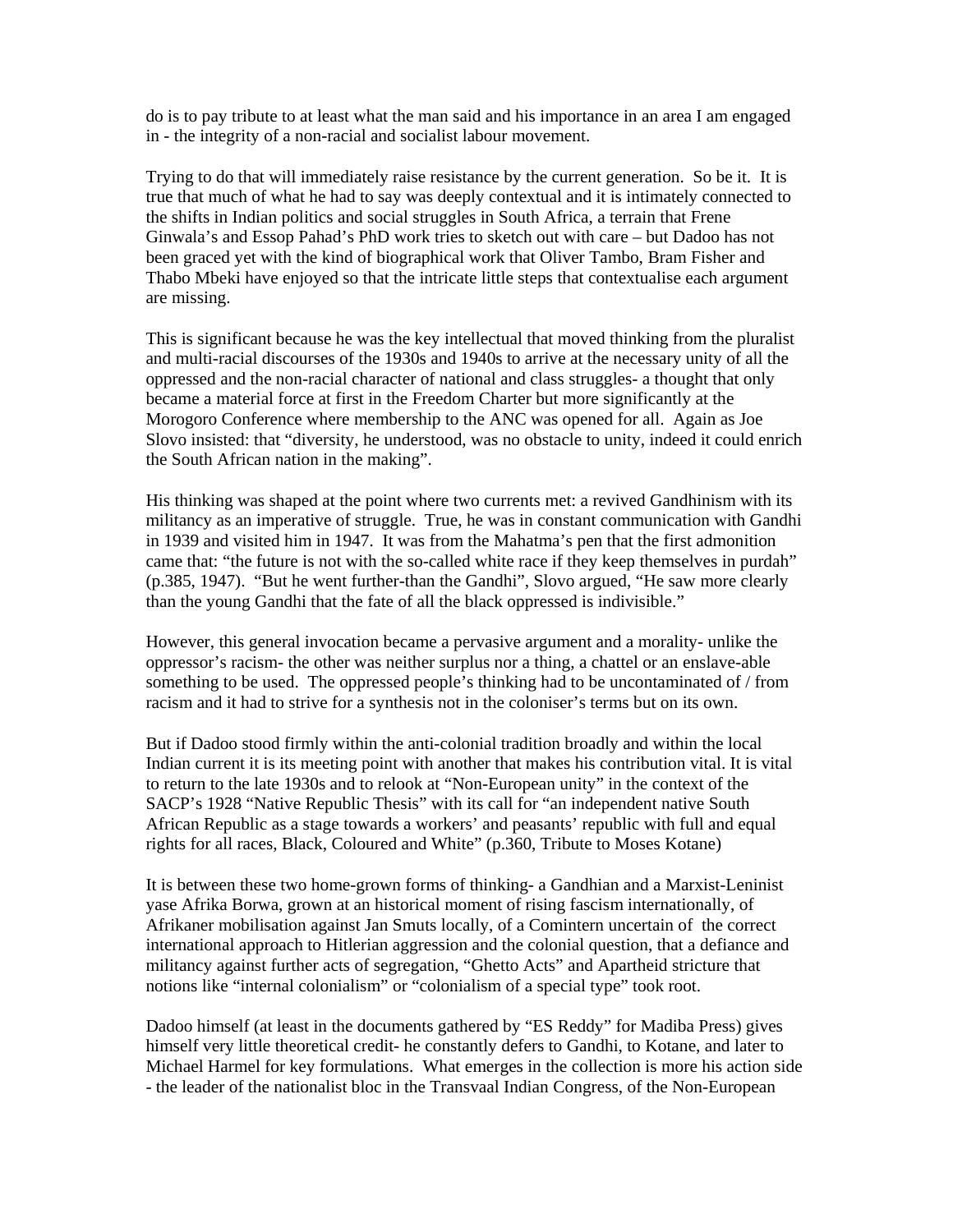United Front and his challenge to the Indian population not only to work together but also to stand together in the liberation struggle. His greatest regret was that he did not write a book.

Whether this was symbolic as in the Doctors' Pact of 1947, two years before the murderous rioting in Durban, to the consolidation of non-racial trade unions, especially the ones that were to constitute SACTU by the 1950s. Like Bram Fisher, the key turning point was 1939 when he joined the CPSA- this coincides with his increasing non-racial argument. One must remember that the ANC itself was in flux and that the relationship between the Youth League and the Communists was not particularly pleasant.

However, the key document and one that is ascribed to him, is the one of October 1973, titled- "*South Africa- the Time of Challenge*" where his understanding of non-racialism gets its clearest expression as a critique of the Black Consciousness Movement.

"Within the ranks of those who express the slogan [of black consciousness- AS]" he argued, "in addition to honest and determined patriots there may be found those who would seek to achieve merely the advancement of privileged strata while leaving the masses where they were before: to displace the Black working class from the leading role which it has rightly assumed in generations of bitter struggle; or to submerge the emerging African nation with its own languages, culture and tradition, into an amorphous movement whose identity is based merely on skin colour." (p.276)

However necessary a psychological and cultural renaissance might have been, it did produce an explosion of writing, performance, and art. The focus on an "amorphous" movement and an identity on skin colour was untenable. The "nation" part of the national democratic revolution was not about "race" but about the removal and eradication of racial domination so that the oppressed might realise freedom and equality **unshackled** by race. Like any human, he might have been wrong but if we are to honour Dadoo, we must be clear of what we are honouring.

For him, the "key methodological and socio-political principle of a Marxist-Leninist approach lies in the indivisible connection between the national question and the solution of the antagonistic class contradictions between the exploiters and the exploited" (p.295). In his 1978-authored "*SA- Revolution on an Upgrade*" he expands on the Party's distinctions between nation, race and class, the thesis of internal colonialism and the importance of race and the horrors of race in the country. I will not deal with the theory of the Party here but rather focus on the form and content of non-racialism he espoused.

#### **III**

Non-racist thinking was mandatory around class organisation and more specifically, the organisation of trade unions: despite job discrimination and differential access to the labour market, Dadoo insisted that in principle such organisations had to be non-racial in principle, even if in reality they were in their majority African. So had to be the organisation of the political vanguard of the working class, the Communist Party: non-racial.

It gets more difficult, though, as a broader phenomenon- how does one develop a nonracial/post-racial/anti-racist consciousness and disposition if everything is designed to be splintered on racial and/or ethnic grounds. His answer is simple: it is through the dictates of reason, morality and praxis.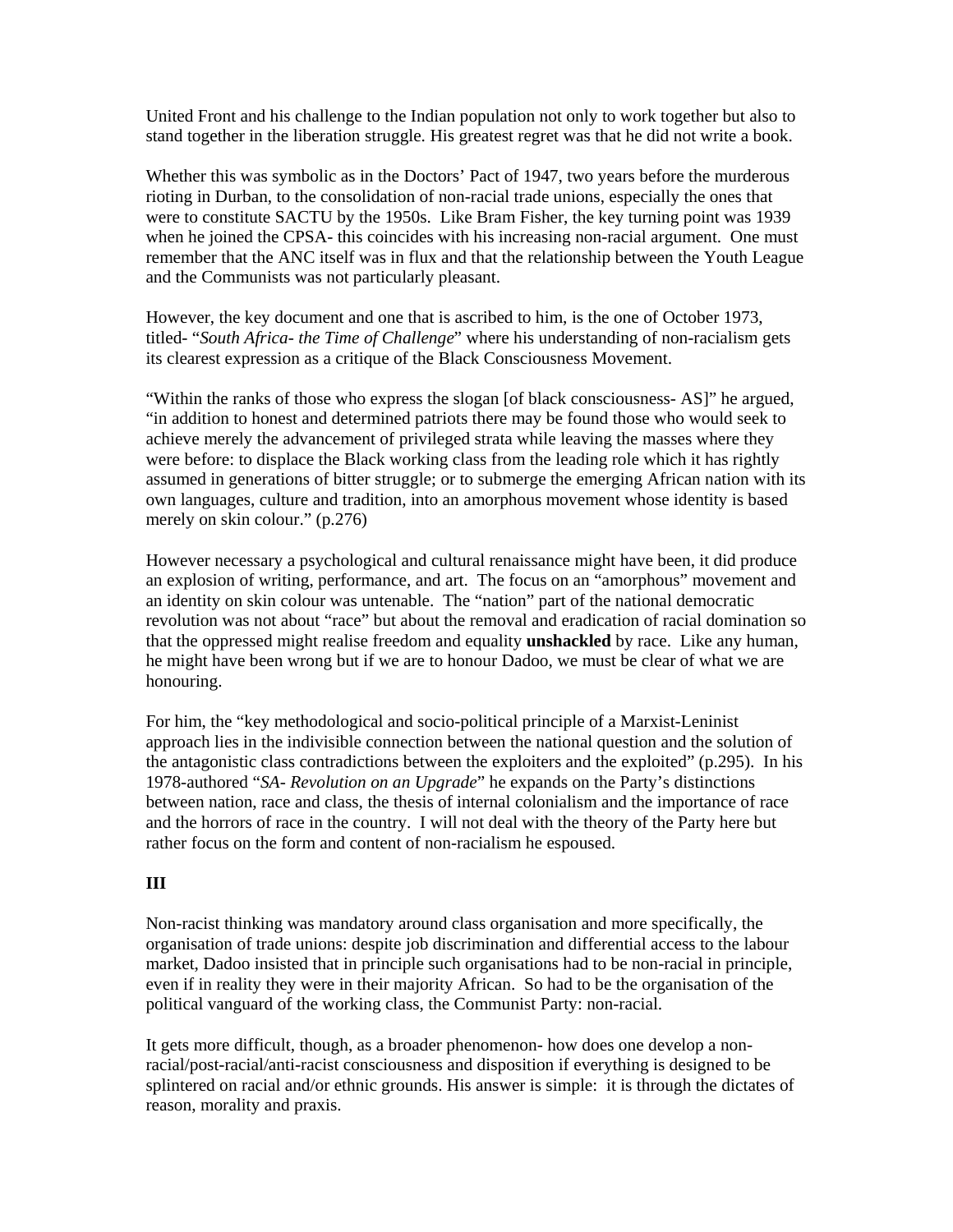The most advanced reasoning was possible through historical materialism's ability to demonstrate the impermanence of structures and patterns of domination- of slavery, of the forms of thinking that constructed race and racial domination and land dispossession in the emerging world capitalist system: in the history of chattel slavery itself and indenture- in the emergence of colonial forms and later of so-called scientific racism. Fascism during his early years was precisely a product of such an historical emergence. There is no way if one accepts that these are contingent phenomena, a product of domination they cannot constitute modalities of thinking.

Such grounding in historical materialism is seen as irrelevant among many post-modern and post-colonial theorists. It is seen with total suspicion by Afro-centric philosophers or theorists who are trying to argue for a black epistemology and ontology- and have been quite effective in silencing or marginalising Marxist analysis from most Universities in the country.

If reason involved study, reading and mental effort- a serious strain on hard-pressed working people, moral convictions demanded a harder sacrifice: a break with all traditions and a preservation of what could be used in a new context marked by equality.

This had to be understood, as an emergence of a secular belief in the equality of all- here, Gandhianism, secularist trends in Islam and Christianity were important for Dadoo despite historical materialism. Cultures and traditions had in them all the caring and solidaristic elements for a substantive equality- that is why for him the "amorphous" skin-colour simplistic definition of nationhood was a mistake. Therefore, caste-systems, customary authorities, hereditary rulership were earthly and never divine forms of domination. Such an idea of equality was as foreign to Europe as it was to Africa, India or China. Similarly, democracy was as much Yoruba, Zulu as much as it could have been said to be Greek. It had to be fought for everywhere. Within such moral secularism, "racing" the other is impossible.

Finally, he strongly believed in exemplary action by all… for all- to be seen to be in a struggle across the colour-line was vitally important. It was through struggles against unjust laws and against exploitation that a consciousness of a common national destiny and a consciousness of class was to emerge.

Was this a product of a peculiar time or does any of this survive today? Is it possible to hold onto such forms of thinking these days? If we believe not, then why are we honouring Dadoo- if we believe yes, how do we explain the intensification of race-talk, otherings and marginalisations at a time when the institutions of racial domination have been dismantled? The answers will not be found in Doc Dadoo but in all of us taking up the mantle of thinking and acting.

#### **IV**

Dadoo was not there to witness the collapse of the Berlin Wall and to witness the rejection by Russian and Eastern European people, the social systems he so much admired. By passing on in 1983, he was not there to assess what happened to the liberation movements he had also admired and worked with, MPLA, Frelimo and the ZANU/ZAPU formations. When he departed, he did so in the midst of growing resistance in South Africa.

We must also avoid the mistake of propelling him to respond to many contemporary debates: what would have he said about Joe Slovo's key paper, "*Has Socialism Failed*" or the more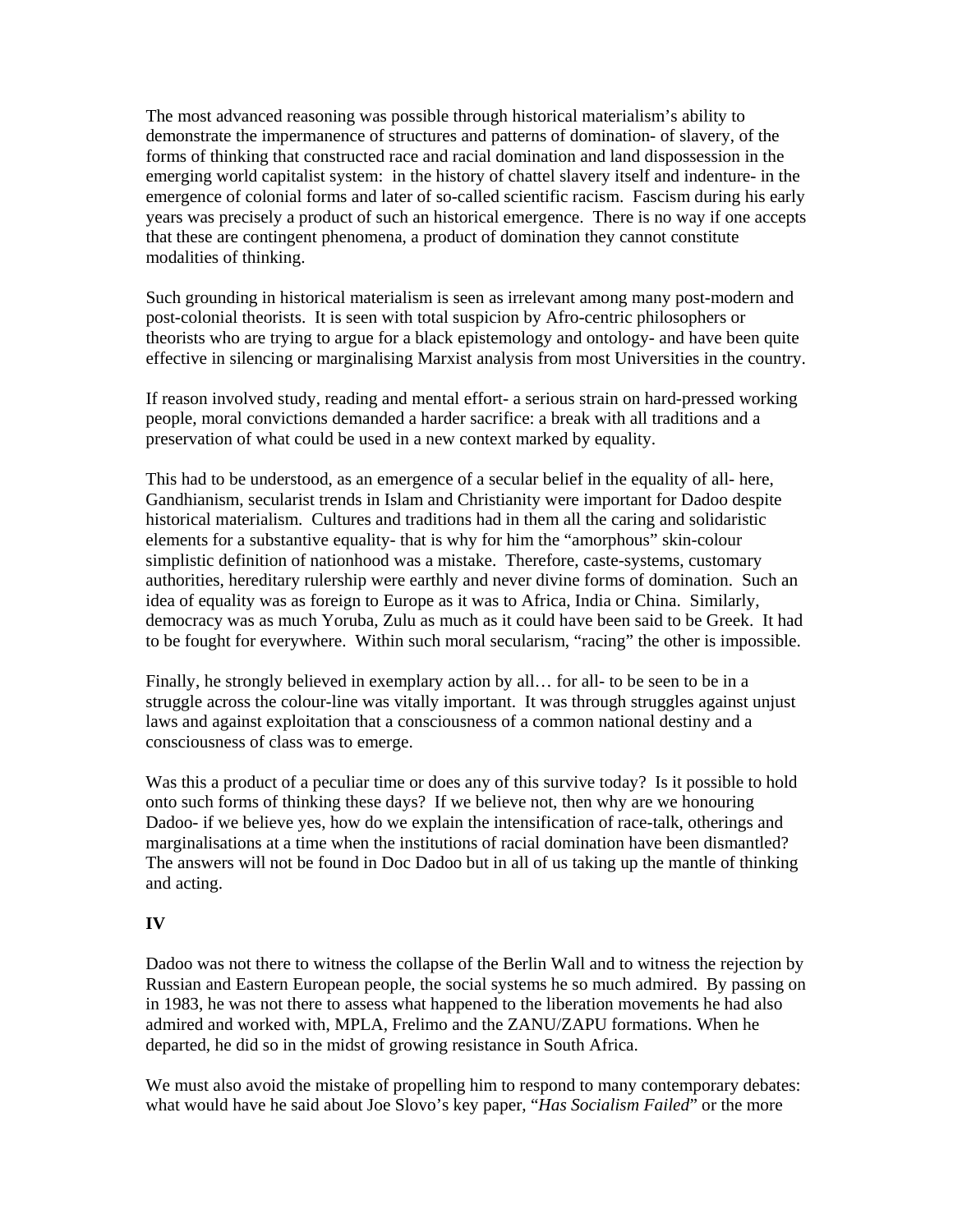recent *Bua Komanisi* document – would he have been a democratic socialist or a strict Marxist-Leninist. Where would he have stood in the Polokwane divide? What would he have said about the SACP now and having just read the salvo against the "Cronin-Nzimande faction" authored by Satgar and Zita? How would he have responded to the current politics of the working-class and social movements would have remained a quandary? What is certain at least in the things he said and stood for, the racism of a new rising right-wing populism that externalises Indians would have upset him.

We are re-reading Dadoo in the midst of a peculiar second stage- there is an African petty bourgeoisie on its road to class power, towards restless and endless accumulation, towards forms of commodity fetishism unimagined by Marx or Fanon, a structure of greed that is relentless in its reproduction- believing without any historical consciousness or social understanding that all would skip a class to constitute a vast all-inclusive African bourgeoisie. Much of the cacophony is because such an imagined road is meeting with severe structural limits.

Such a tension can produce comedy and tragedy – it can always blame Xhosas, Zulus, Indians, Coloureds, Whites, AmaKwerekwere for its woes.

I think it is important to re-read Dadoo and become quasi-Dadooists. As socialists, even if we differ on many points of theory, even if we note that no race ought to have a monopoly of the right to exploit others, we have to face it, that the struggle has not been just about that right, but about the rights of those exploited, oppressed and excluded. If we owe any allegiance to his ideas, we have to ask again in the year 2009 - who is being exploited, oppressed and excluded today?

Can non-racism be necessary?

Not unless the correlation between race and the poverty and exploitation is socioeconomically removed from social experience. I emphasise this because it is easy to remove it discursively.

Nevertheless, as inequality has its necessary presupposition in notions of equality, so does race and racial inequality have a presupposition in notions (not *a* notion) of non-racism and a common humanitas. There are languages through which to speak about race that are not drenched by it. To articulate them given the intensity of race-talk or its opposite, silence, will not be easy. It is the task of intellectuals - not is it now - for hard work and for freedom. Freedom for social equality and from discrimination and intolerance?

#### ENDNOTES

The only available collection of Dadoo's writings was put together by ES Reddy and published by Madiba Press. All direct quotes are from that volume.

Available on-line from the ANC and SACP sites are Jo Slovo's "Tribute" and Essop Pahad's which first appeared in the "African Communist" in 1979 to mark Dadoo's  $70<sup>th</sup>$  birthday.